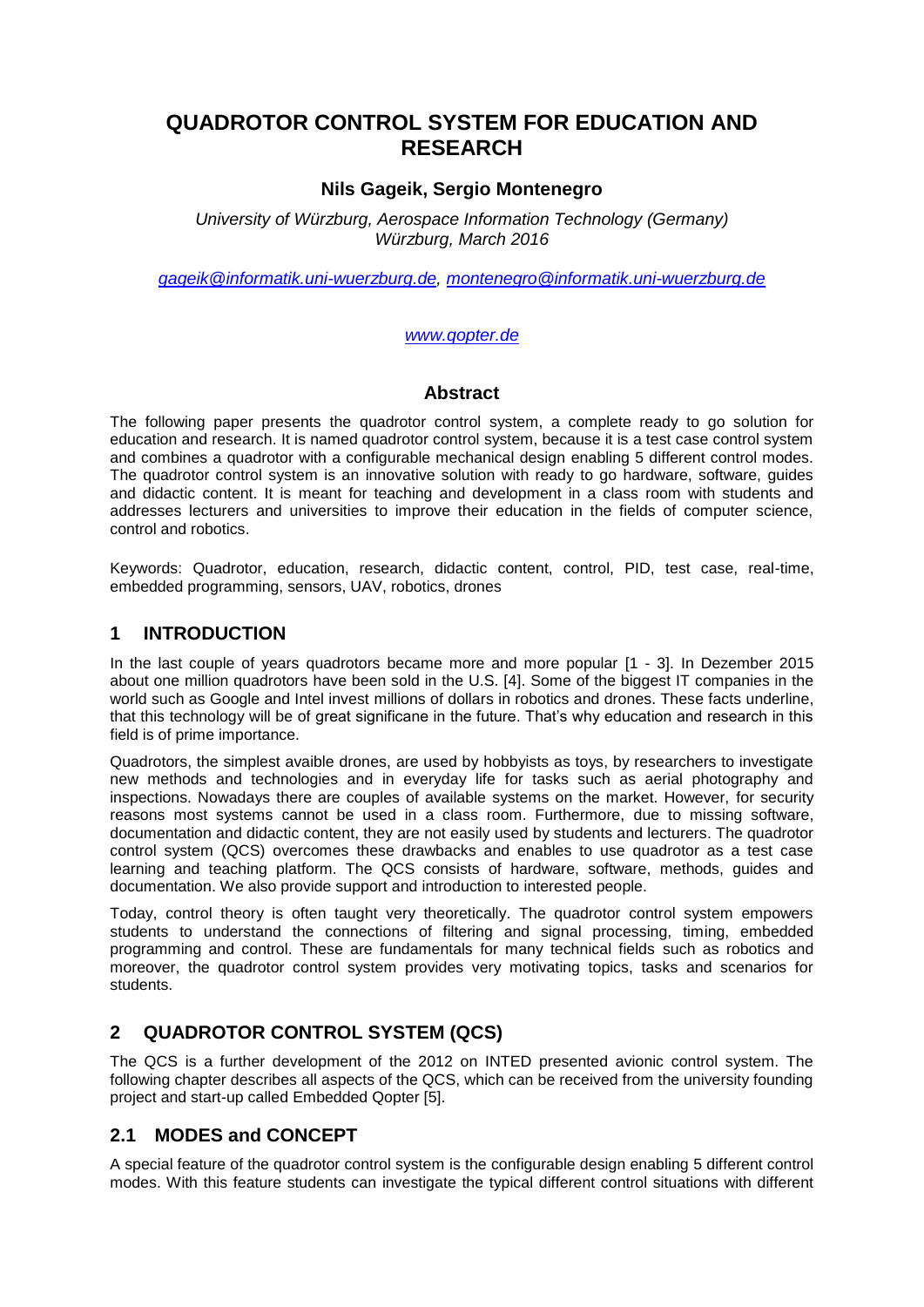degrees of freedom (DOF) reaching from 1 DOF (2x), over 2 DOF and 3 DOF to 6 DOF. Thus, all aspects of a quadrotor can be topic of the course and a step by step development of its software and demonstration of its basic functions becomes possible.

The available 5 modes are as following:

- Mode 1: Yaw control
- Mode 2: Roll or pitch control
- Mode 3: Roll or pitch and yaw control
- Mode 4: Roll and pitch and yaw control
- Mode 5: Free flight with 6 DOF control

The modes 1 to 4 are used to develop control software for a quadrotor and to investigate the fundamentals of flight and real-time control. Mode 5 is used to evaluate the results in a real flight, but can also be used to investigate carrying on questions. For mode 5 the following couple of optional add-ons are available:

- Height sensors to control the height
- Position sensors such as GPS to control the position
- Obstacle detection sensors to map and avoid collisions
- Video cameras for aerial photographs
- Radio communication for steering, sensor data and images
- High end CPU for computer vision and image processing such as object recognition

With the mentioned concept of the quadrotor control system (QCS) containing hardware, software, guides and didactic content as well as documentation, support and introductory courses for lecturers, the QCS is a complete solution for education and research. With little effort lecturers can use it to improve their classes and teach students recent topics and connections of science.

#### **2.2 Hardware**

Figure 1 illustrates the basic hardware of the QCS, which contains the minimal required components. This includes a MCU (microcontroller unit), an IMU (inertial measurement unit) and four brushless controllers which steer the four motors. With this composition the modes 1-4 become possible already. The advantage of fewer components is a lower price.





Figure 1: Quadrotor Control System (QCS)

For mode 5 the QCS can be extended by a remote control, battery, landing gear and further structural parts, which enable the system to lift. A safety ring around the propellers is available as well. The QCS can be further equipped with the already mentioned add-ons. Figure 2 illustrates a prototype equipped with a GPS module (left) and sensors for obstacle detection (right). Ultrasonic, infrared, stereo vision, PMD (photonic mixing device), LIDAR (light detection and ranging) and RADAR (radio detection and ranging) can be used for obstacle detection. For position determination GPS, cameras, optical flow and Fourier tracking sensors are available. A variety of cameras and high end processors is available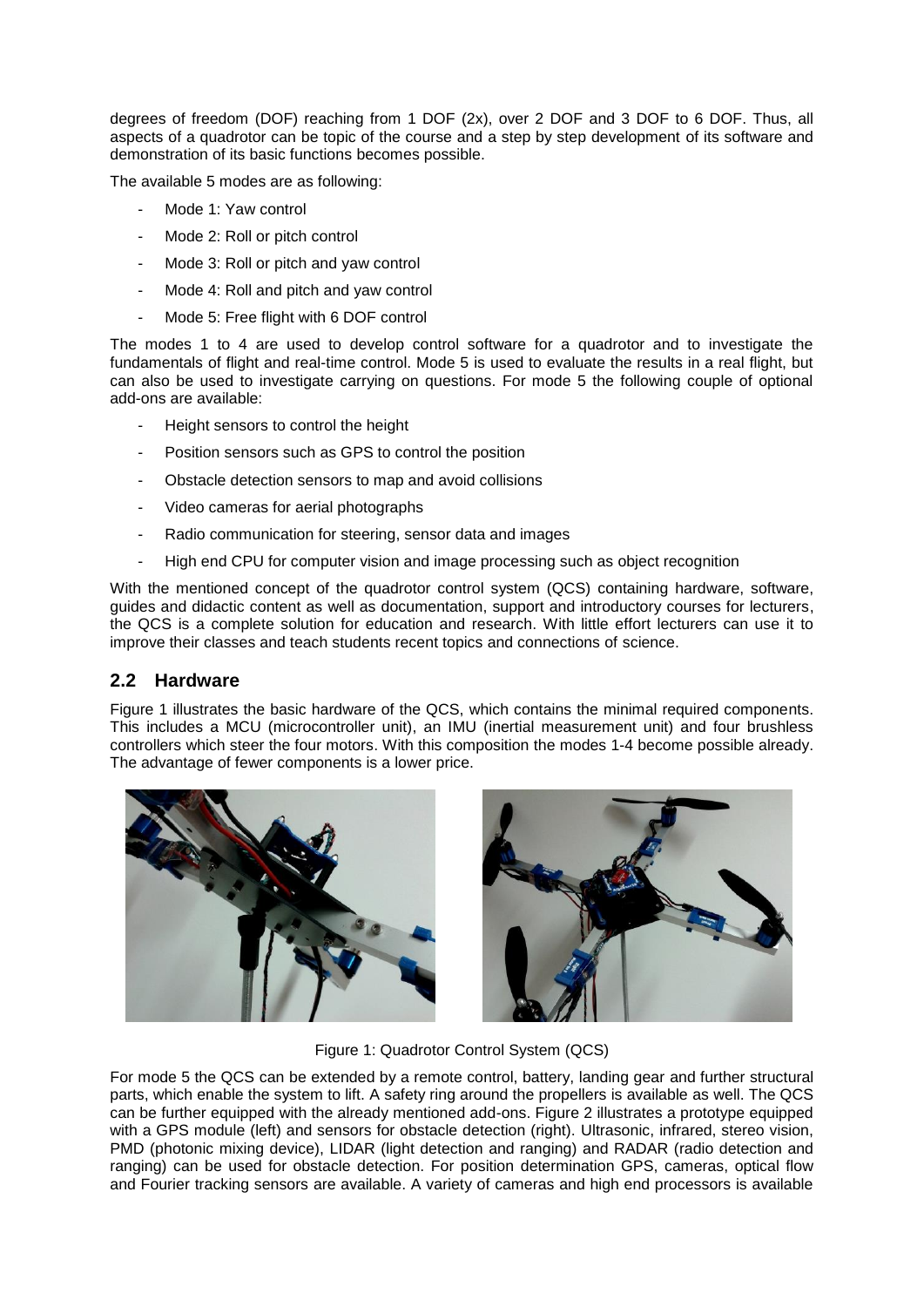for aerial photographs and image processing such as object recognition. Communication links such as Bluetooth, WiFi and different Video Links can be used to send commands, receive sensor values as well as images and videos.



Figure 2: Quadrotor Control System (QCS prototypes) with add-ons

### **2.3 Software**

Except a few special functions and drivers all parts of the system are open source. Hence, all relevant aspects of the system can be changed, investigated, learned and taught. The software is provided as a modular framework and is available as ready to fly solution for lecturers or as skeletal structure for students to start their own project and to implement their own solution.

The software contains easy to use functions such as reading the sensors and steering the motors with a certain speed. Controllers for all 6 DOF and a wide range of other functions are also available. For a safe step-by-step development of the control by the students an observation function for instability has been developed, which shuts down the system in case it becomes instable. This prevents accidents and damages. For flights with height control an emergency landing function is also available.

The on-board software is programmed in C/C++.The software for a ground segment to enable telemetry and telecommands between the QCS and a desktop PC, laptop, tablet or smartphone is also available as open source.

### **2.4 Guides and Didactical Content**

A wide range of material and topics already exist, which is permanently extended. The following topics are already covered:

- **Design**
- Sensing, Data Fusion, Signal Processing, Filtering (Kalman Filter)
- Orientation Determination and Quaternion
- Telemetry, Telecommands
- Attitude Control, Yaw Control, 3 DOF Control, Quaternion Control
- Autonomous Flight

#### **2.5 Documentation, Support and Introductory Courses**

The entire system is well documented. Besides the mentioned guides and didactical content we provide a Wiki, literature and data sheets as well as understandable comments, support (e-mail, skype) and introductory courses. The introductory courses are meant for lecturers, who want to get an insight in the system before starting to use it for their own lessons and research. Introductory courses can be in our place, the customers place or via skype conference.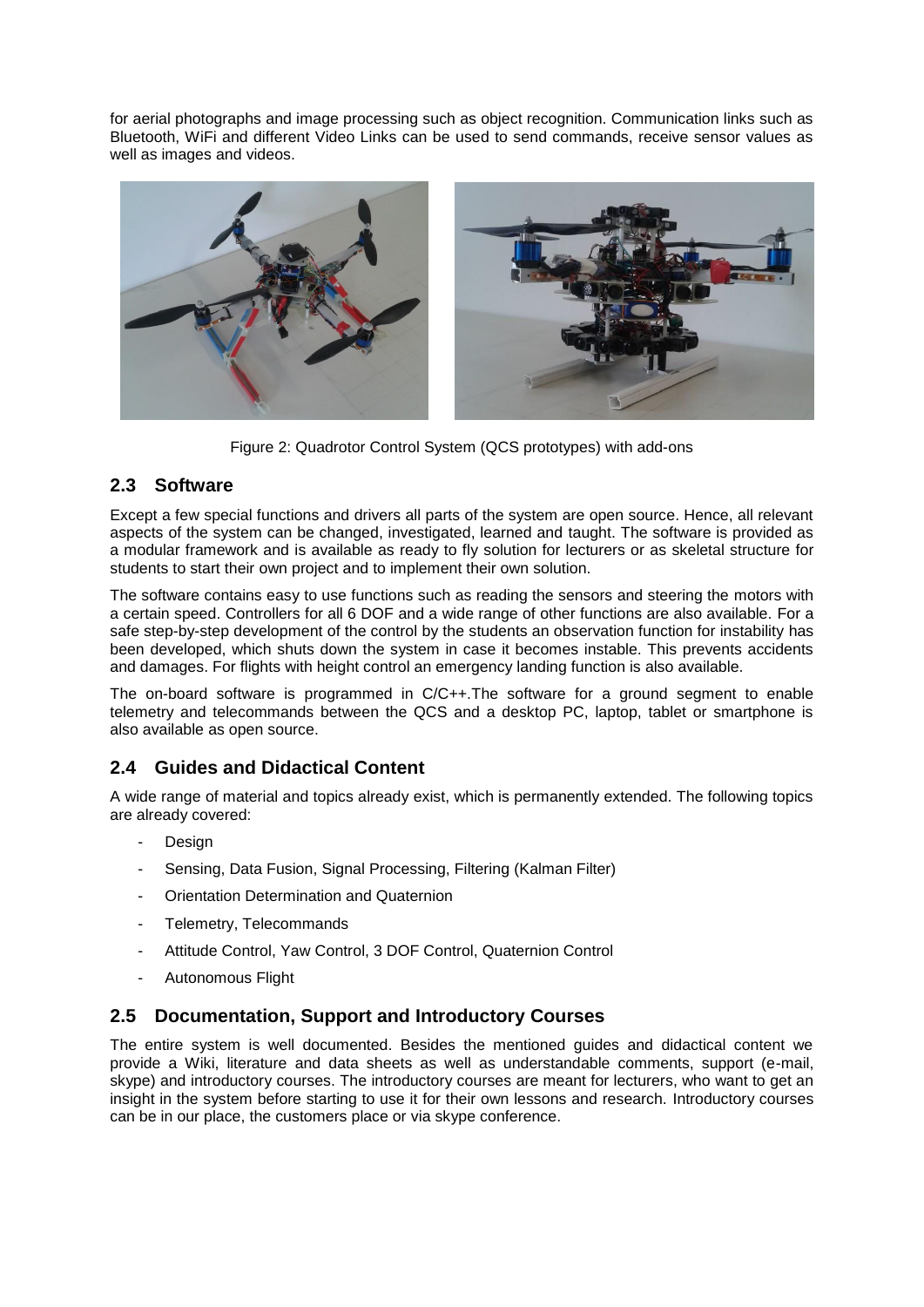## **3 EVALUATION**

The following chapter discusses the results of a questionnaire, which evaluates the QCS as a tool in the field of education [6].

### **3.1 Overview**

An evaluation of the QCS and its didactical value is not easy. However, the following chapter demonstrates the benefit of the QCS for education. The QCS has been used at the University of Würzburg in the Aerospace Lab, also called QCS exercises, now for five years. After the fourth year of the Aerospace Lab, all students have been asked by mail to fill out an online questionnaire about the QCS exercises, in which the QCS is used. In total about 160 students were asked, from which 61 replied. It has also to be taken into account, that some students, which already finished their studies, did not get the mail. Under these considerations, the responses are quite numerous. The results of the questionnaire is shown and discussed in this chapter.

## **3.2 Questionnaire**

The questionnaire consisted of 20 questions, from which only a selection of 6 questions can be discussed in more details here. The selected questions concern the value for learning and the fun of the QCS exercises and the exercises of other subjects, so a relative difference can be seen. The last two questions are about the sense and usefulness of the QCS exercises. The full text of the questions (translation from German) is:

- 1) During my study I learned in average a lot from the exercises of other subjects.
- 2) From the QCS exercises I learned in average a lot.
- 3) The exercises of other subjects were fun.
- 4) The QCS exercises were fun.
- 5) In my opinion programming quadrotors was a reasonable exercise to learn more about embedded programming and control.
- 6) In my opinion programming quadrotors was helpful for my occupational skills, because it was playful learning of technical backgrounds.

### **3.3 Results and Summary**

In total the great majority of answers agree with question one and two. While only 16% totally agree with question 1, 62% totally agree with question 2 (Figure 3). The majority of the students (51%) think, or at least say, that they learned in average more from the QCS exercises than from other exercises. In contrast to that, only 11% answered, they learned less.



Figure 3: "Learned a lot" answers: Question 1 (left) and 2 (right)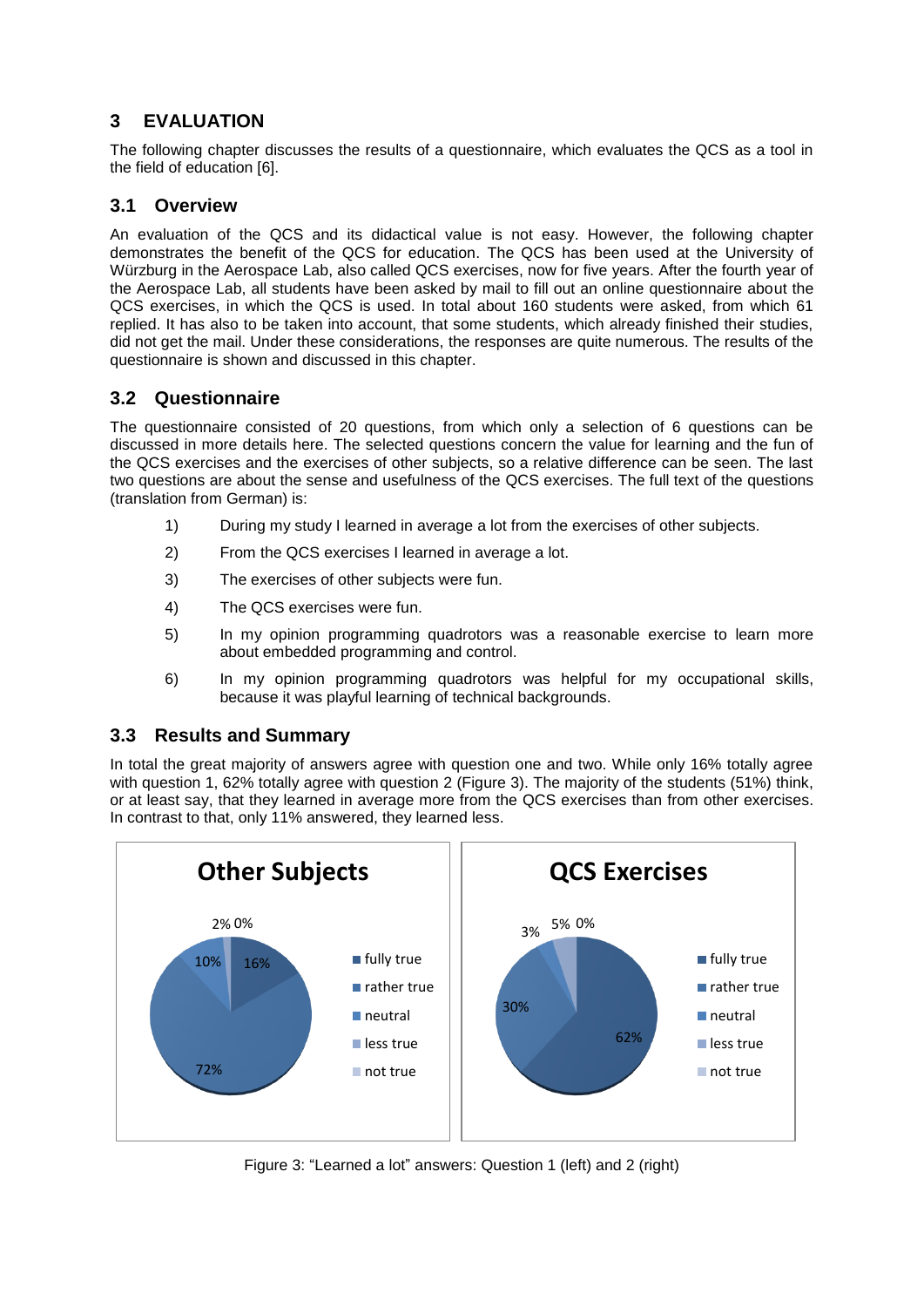The next two questions are about fun (Figure 4). Only 31% of the students answered, that the exercises of other subjects were fun. 50% answered neutral and said it was neither fun nor no fun. At the same time 79% of the answers said, that the QCS exercises were fun, while only 5% said, it was no fun. From these numbers it can clearly be derived, that most students say, that the QCS exercises were more fun compared to other exercises.



Figure 4: "Was Fun" answers: Question 2 (left) and 3 (right)

The last two questions are about the sense and usefulness (value) of the QCS exercises (Figure 5). Nobody of the answerers disagreed to these statements. 78% of the answerers fully agreed with the statement, that programming quadcopters is a reasonable exercise to learn embedded programming and control. 60% of the answerers say that question 6 is fully true, which means that they totally agree with the statement: Programming quadcopters is helpful for their occupational skills.



Figure 5: QCS Value for Embedded Programming (left) and Profession (right)

# **4 CONCLUSION**

With the QCS a complete platform solution for education and research containing everything such as concept, didactical material, software and hardware for practical quadrotor exercises is given. From the results of the questionnaire the didactical value of the QCS can be derived.